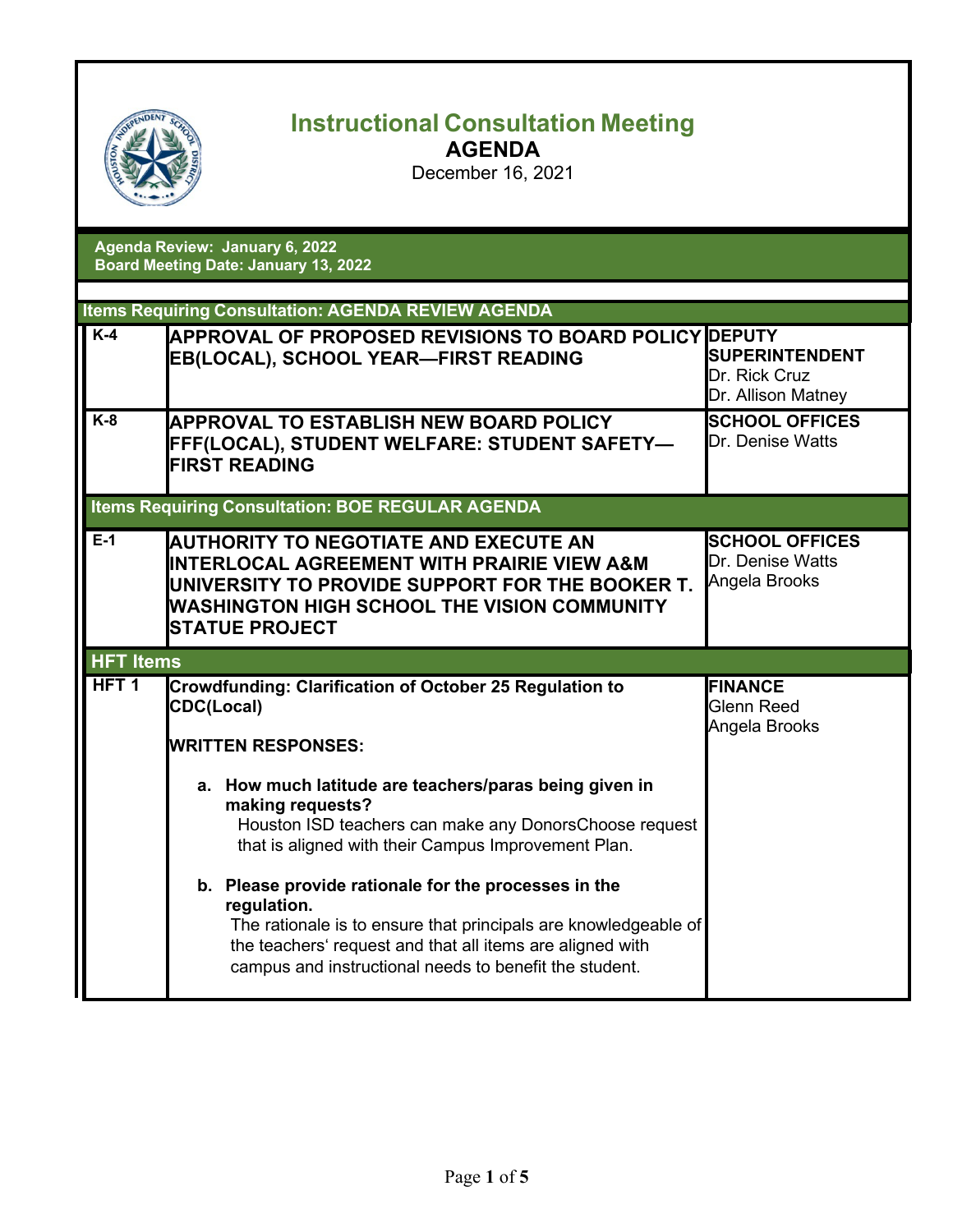| HFT <sub>2</sub><br>HFT <sub>3</sub> | Teacher Incentive Allotment: HFT request updates<br><b>WRITTEN RESPONSE:</b><br>Per HFT leadership request, a special meeting with TIA/T-TESS<br>leadership has been scheduled and confirmed for Wednesday<br>December 15 <sup>th</sup> at 4pm where a presentation of updates will be given,<br>and additional questions will be answered regarding the initiatives.<br><b>T-TESS: HFT request updates</b>                                                                                                                                                                                                                                                                                                                                                                                                                                                                                                                                                                                                                                                                                                                                                                                                                                                                                                                                                                                                                                                                                                                                                                                                                                           | <b>TALENT</b><br>Dr. Jharrett Bryantt<br><b>TALENT</b> |
|--------------------------------------|-------------------------------------------------------------------------------------------------------------------------------------------------------------------------------------------------------------------------------------------------------------------------------------------------------------------------------------------------------------------------------------------------------------------------------------------------------------------------------------------------------------------------------------------------------------------------------------------------------------------------------------------------------------------------------------------------------------------------------------------------------------------------------------------------------------------------------------------------------------------------------------------------------------------------------------------------------------------------------------------------------------------------------------------------------------------------------------------------------------------------------------------------------------------------------------------------------------------------------------------------------------------------------------------------------------------------------------------------------------------------------------------------------------------------------------------------------------------------------------------------------------------------------------------------------------------------------------------------------------------------------------------------------|--------------------------------------------------------|
|                                      | <b>WRITTEN RESPONSE:</b><br>Per HFT leadership request, a special meeting with TIA/T-TESS<br>leadership has been scheduled and confirmed for Wednesday<br>December 15th at 4pm where a presentation will be provided, and<br>additional questions will be answered regarding the initiatives.                                                                                                                                                                                                                                                                                                                                                                                                                                                                                                                                                                                                                                                                                                                                                                                                                                                                                                                                                                                                                                                                                                                                                                                                                                                                                                                                                         | Dr. Jharrett Bryantt                                   |
| HFT <sub>4</sub>                     | <b>HISD Grow Your Own Program</b><br>a. What type of Grow Your Own programs will be<br>implemented?<br>b. How does HISD plan to fund the district's Grow Your<br>Own Programs?<br>c. How will it be marketed to maximize participation of<br>targeted groups?<br><b>WRITTEN RESPONSE:</b><br>The district is currently developing its multi-year strategic plan, that will<br>include a number of new Grow Your Own opportunities. Currently, the<br>district is implementing Teach Forward Houston, which is an existing<br>partnership with the University of Houston, as well as other<br>partnerships such as with Western Governors University and<br>University Houston to provide a pathway for paraprofessionals to earn<br>degrees in education. The district is in conversation with higher<br>education partners to potentially implement additional Grow Your Own<br>programs to expand opportunities for HISD alumni to return to the<br>district to teach, and this will be announced in the coming months.<br>There are a variety of types of grow your own programs that the<br>district is exploring, including pathways for existing staff to receive<br>support and funding to become certified in critical shortage areas, or to<br>receive specific credentials to enter hard to staff roles in the Special<br>Education department. The district is exploring a variety of funding<br>sources for the costs associated with Grow Your Own Programs,<br>which will be further solidified during the strategic planning process<br>and can be described in greater detail at a future date when that<br>information is finalized. | <b>TALENT</b><br>Dr. Jharrett Bryantt                  |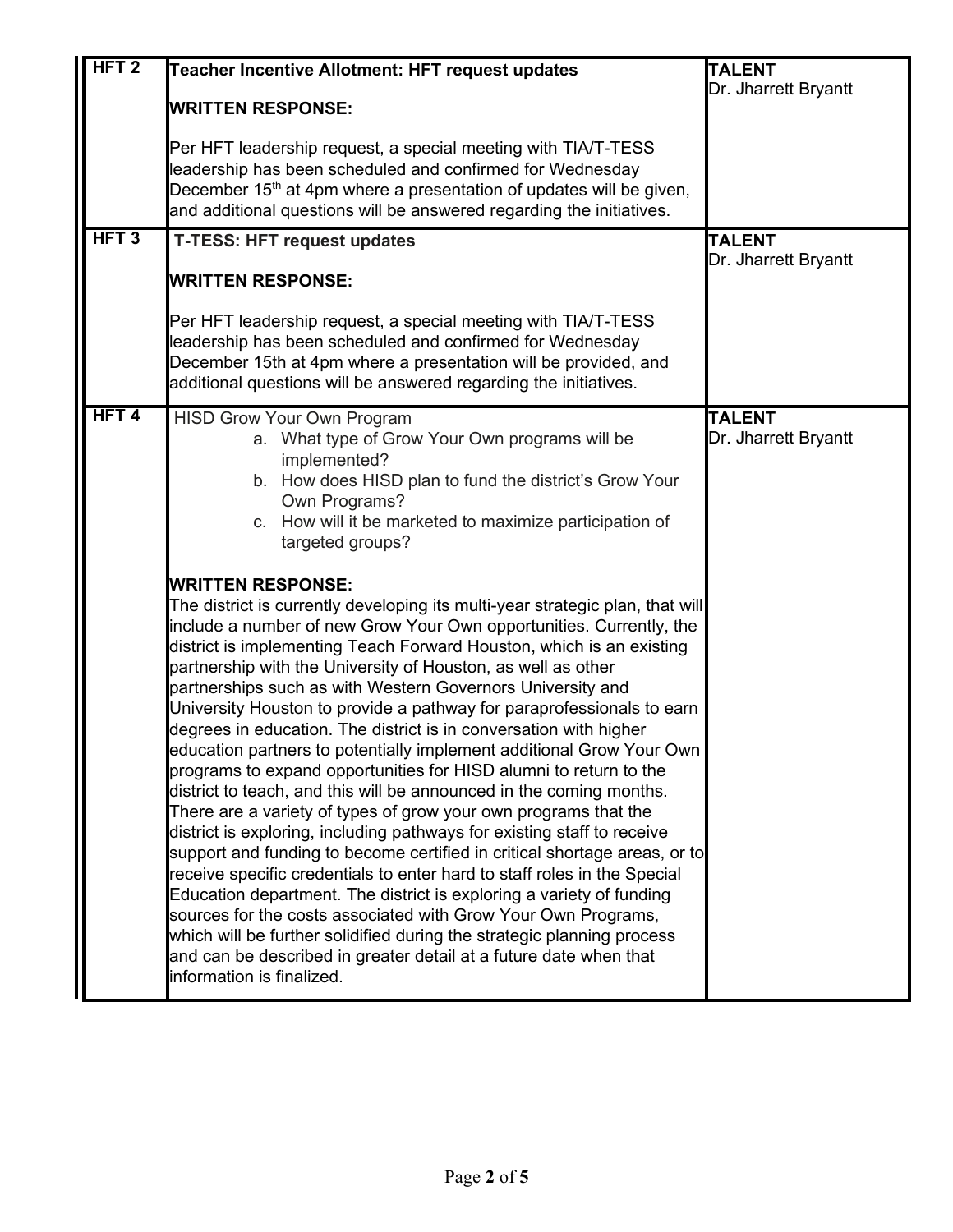| HFT $\overline{5}$ | Proper placement of Special Ed students.<br>Students have been showing up at campuses without the<br>appropriate ARD process having been completed and are<br>being rejected by the new campus. What safeguards are in<br>place to prevent this pattern from repeating?                                                                                                                                                                                                                                                                                                                                                                                                                                                                                                                                | <b>ACADEMICS</b><br>Dr. Shawn Bird<br>Khechara Bradford |
|--------------------|--------------------------------------------------------------------------------------------------------------------------------------------------------------------------------------------------------------------------------------------------------------------------------------------------------------------------------------------------------------------------------------------------------------------------------------------------------------------------------------------------------------------------------------------------------------------------------------------------------------------------------------------------------------------------------------------------------------------------------------------------------------------------------------------------------|---------------------------------------------------------|
|                    | <b>IWRITTEN RESPONSE:</b><br>Thank you for this question. We agree that students should<br>not show up to a campus without a fully executed ARD,<br>with both the sending and receiving schools participating in<br>the process. The principal, or designee, should attend a<br>staffing meeting prior to the ARD meeting, if the option of a<br>change in placement is being considered. When students<br>in special education programs, do change schools, based<br>on the ARD committee decision, the receiving school has<br>30 days to have fully executed IEP in place. All teachers, of<br>students with IEPs, have access to the EasyIEP system to<br>check student accommodations and supports. Attached are<br>additional procedures in place regarding student transfers<br>and enrollment. |                                                         |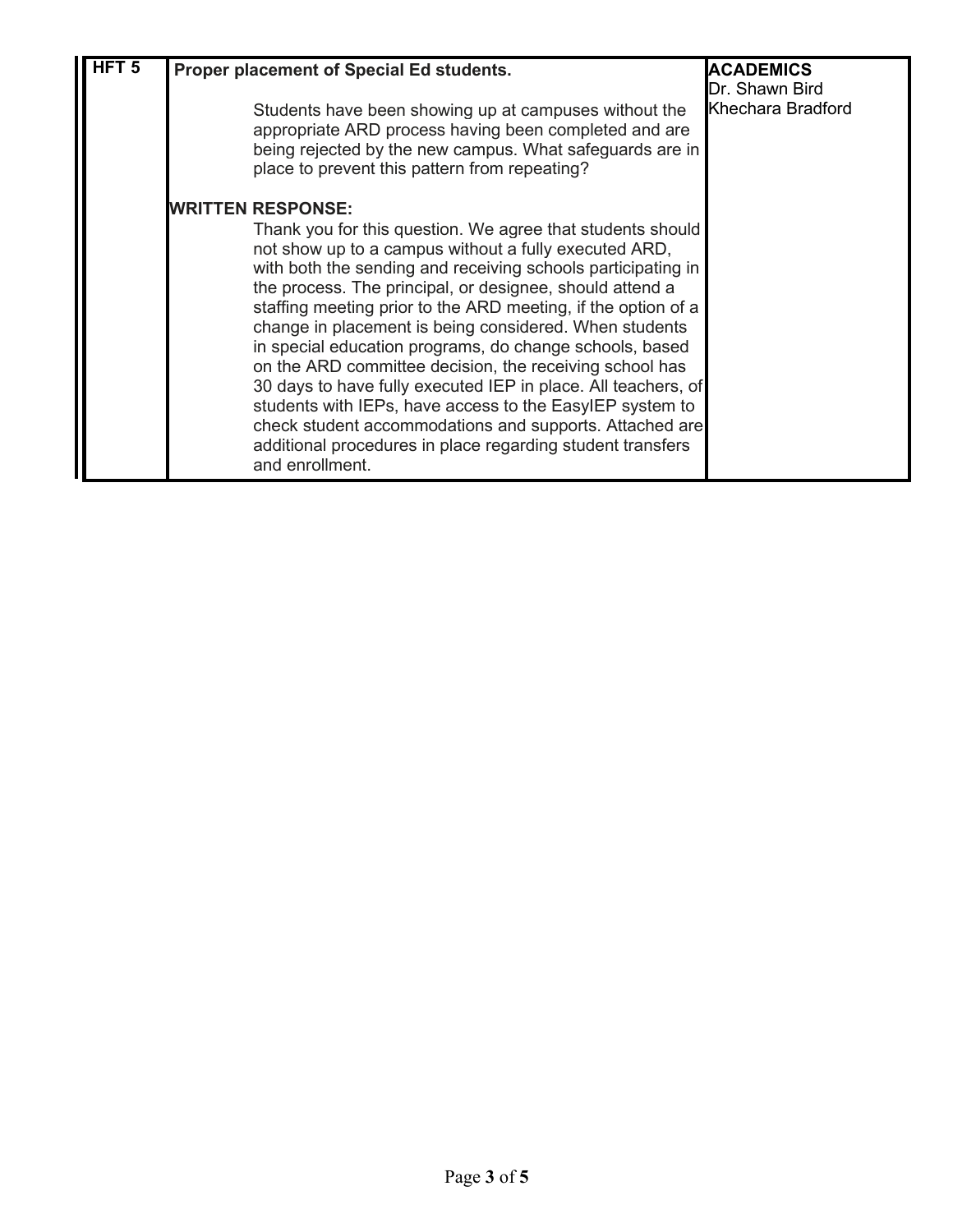| HFT <sub>6</sub> |                                                                                                                                                                                                                                                                                                                                                                                                                                                                                                                                                                                                                    |                                           |
|------------------|--------------------------------------------------------------------------------------------------------------------------------------------------------------------------------------------------------------------------------------------------------------------------------------------------------------------------------------------------------------------------------------------------------------------------------------------------------------------------------------------------------------------------------------------------------------------------------------------------------------------|-------------------------------------------|
|                  | <b>Nurses:</b>                                                                                                                                                                                                                                                                                                                                                                                                                                                                                                                                                                                                     | <b>ACADEMICS</b><br>Dr. Shawn Bird        |
|                  | When will HISD schedule a PD or workshop to train all<br>stakeholders, special ed chairs, E-shars, and nurses to<br>understand the process of completing the "related services"<br>section of the Easy IEP necessary for Medicaid billing<br>purposes? If this information is not yet available, will it be<br>available by January's Special Ed Consultation?                                                                                                                                                                                                                                                     | <b>Candice Castillo</b>                   |
|                  | <b>WRITTEN RESPONSE:</b>                                                                                                                                                                                                                                                                                                                                                                                                                                                                                                                                                                                           |                                           |
|                  | Health and Medical Services has held two trainings on Easy IEP and<br>how to complete the related services part in Easy IEP. Bertha Johnson<br>and Lashunda Johnson (from the Special Ed department) also make<br>themselves available via TEAMS calls for additional support regarding<br>accessing and completing the Easy IEP related services. During the<br>training, Nurse Jones went over the process to answer or include<br>information unique to the student and how to determine if the student<br>has been identified as Other Health Impaired (OHI) and will need an<br>Individual Health Plan (IHP). |                                           |
|                  | Nurse Managers train the new nurses on creating an IHP and provide<br>resources that assist them in developing the IHP. One of the<br>resources shared is the textbook for Individualized Health Plans for<br>School Nurses (Purple Book) so nurses can reference it when needed.<br>This resource was provided to all district nurses. Once the IHP is<br>created, it is copied and pasted into the Easy IEP.                                                                                                                                                                                                     |                                           |
|                  | Both Bertha and Lashunda Johnson in the Sped. Department provides<br>login information to new nurses, and are experts when developing<br>Easy IEP documents. In addition, there is an Easy IEP Related<br>Services course offered in One Source if nurses need additional<br>training. The nurses can contact the Sped. Department for additional<br>information and if they have questions.                                                                                                                                                                                                                       |                                           |
|                  |                                                                                                                                                                                                                                                                                                                                                                                                                                                                                                                                                                                                                    |                                           |
| $HFT$ 7          | <b>SSL Class at Marshall MS:</b><br>a. Currently there are 17 students to 1 teacher & 1 TA<br>b. How is this situation compliant to standards and if not, how will<br>it be remedied?                                                                                                                                                                                                                                                                                                                                                                                                                              | <b>SCHOOLS OFFICE</b><br>Dr. Denise Watts |
|                  | <b>WRITTEN RESPONSE:</b>                                                                                                                                                                                                                                                                                                                                                                                                                                                                                                                                                                                           |                                           |
|                  | There is legally no cap for the SLL class. The class is staffed with<br>teacher assistants to support based on its size. Marshall MS has two<br>TA's for that classroom; however one recently transferred and will be<br>replaced soon. In the meantime, the SpEd Dept. Chair and a long-<br>term substitute are supporting the class. In addition, the OSES is<br>searching for additional space at a nearby campus.                                                                                                                                                                                              |                                           |